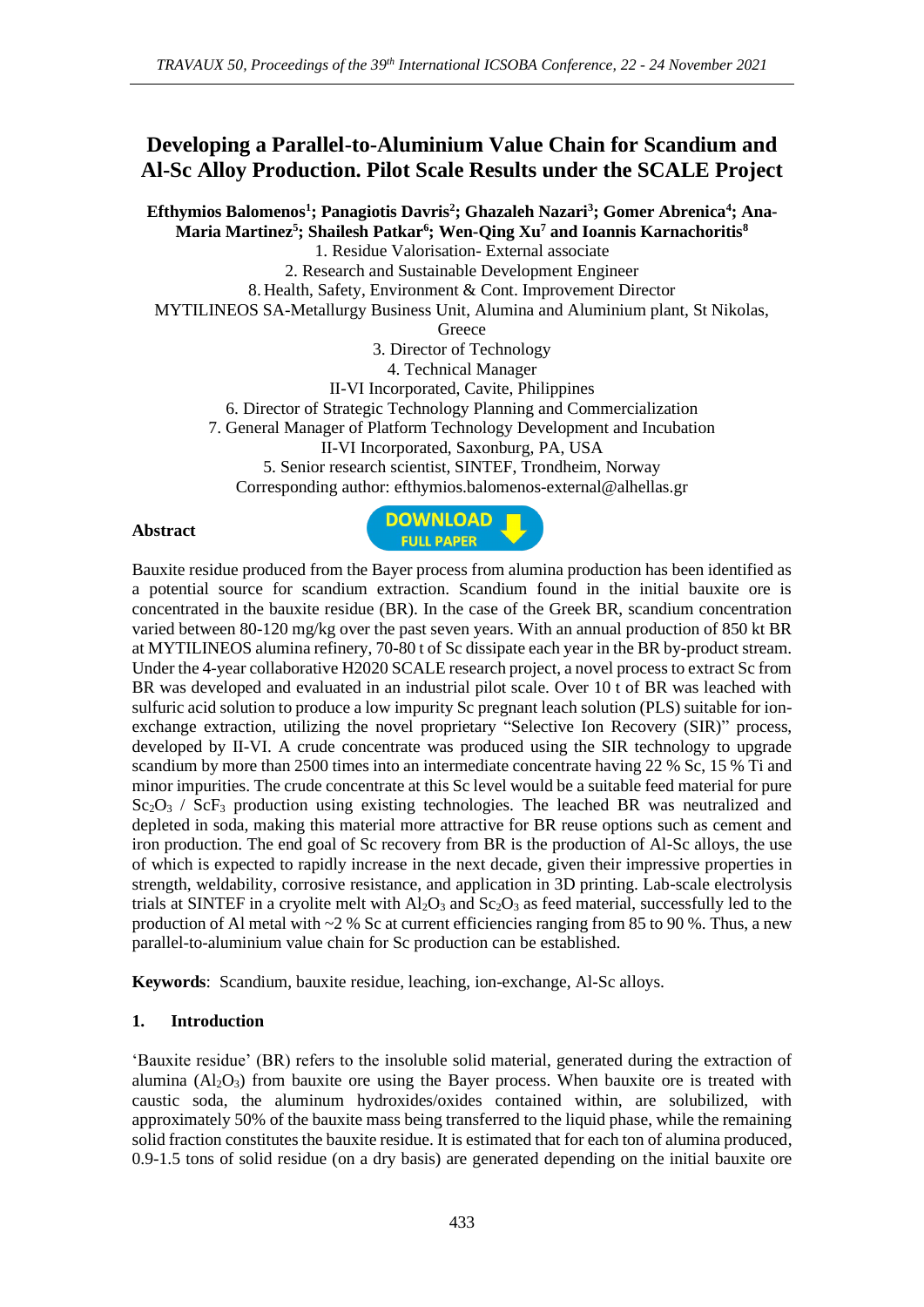grade and alumina extraction efficiency [1]. Bauxite residue contains various major ( $g/kg$ ) oxides of Fe, Al, Ti, Ca, Si, Na, as well as minor (mg/kg) oxides like V, Ga, REE/Sc and others (depending on the initial chemical composition of the bauxite ore) along with inclusions of unwashed sodium aluminate solution.

The worldwide typical concentration of REE in BR is 800-2500 mg/kg and is related to the initial bauxite ore and the operation conditions of the Bayer process [2]. Typically, REE are hosted in alumina bearing minerals of the bauxite ore, which are dissolved during the Bayer process; the contained REE are incorporated into secondary precipitation phases known as "desilication products - DSP", a mineral matrix that contains a mixture of Fe, Ti, Si, Al, Ca and Na ions [3]. Scandium often differs from the other REE in its mineral behavior; especially in lateritic bauxites and their corresponding BR, it is often correlated with iron, titanium and zircon minerals [3-5], which for the most part are unaffected through the Bayer process. This is also confirmed by the laterite deposits in Australia and the Greek BR [6] where the main mineral, with high concentration of Sc, is goethite [7]. However, there are cases of BR, where scandium is related to larger extent to the soluble Al-bearing minerals [8]. It has been estimated that 70% of the world's Sc resources might be found in bauxite minerals and bauxite residue [9].

The present work, under the H2020-SCALE project, focuses on developing a novel value chain from BR to Al-Sc master alloy, that runs parallel to that of the primary aluminium. The process starts with BR as the Sc source, from which Sc is selectively leached into solution with sulfuric acid [10-13]; followed with the II-VI Selective-Ion Recovery (SIR) technology [14-15] to extract Sc from the leach solution and produce a crude Sc concentrate, suitable for  $Sc_2O_3$  oxide production based on established technologies; and concludes with Al-Sc metal production through co-electrolysis of  $A_1O_3$  and  $Sc_2O_3$  in the Hall-Heroult cell [16]. Following small pilot leaching scale tests coupled with lab scale SIR testing, the optimum leaching conditions to maximize loading of Sc while maintaining steady operation of SIR were established [13]. A yearlong pilot campaign followed at MYTILINEOS, in which more than 10 t of Bauxite Residue were leached producing 14 m<sup>3</sup> of Pregnant Liquid Solution (PLS), 10 m<sup>3</sup> of which were processed with SIR to produce a 22%wt crude Sc concentrate. In parallel, lab scale and bench scale tests were conducted to achieve and validate the modified Hall-Heroult at SINTEF.

## **2. Experimental**

The MYTILINEOS acid leaching pilot plant consist of a series of PP (Polypropylene) reactor tanks, at 800 L capacity, with mechanical steering and heating/cooling through immerged coils for circulating steam and cooling water, respectively. Filter pressed BR produced at MYTILINEOS alumina refinery is mixed with industrial water in the first reactor (100-TK-10) to produce a pulp of specific density measured through an inline Coriolis Mass Flow Meter. The pulp is pumped to the second reactor (100-TK-30) where it is heated and contacted with concentrated sulfuric acid. The leaching takes place at 85  $^{\circ}$ C with a retention time of 30 minutes. The pulp exiting the 100-TK-30 is driven to the cooling tank (200-TK-40) where it is cooled to 60  $\degree$ C and is subsequently passed to the filter press circuit. The Filter press separates the solids from the liquids, generating the final PLS to be used for the SIR process. Filter press used consists of 25 frames 470x470 mm having 11 chambers plates and 12 membranes plates and a filter area of 6,6  $m^2$ . Inlet slurry pump is a diaphragm pump with a maximum working pressure at 15 bar. In the filter press the cake washing is conducted directly, as fresh water is pumped through the cake and collected at a separate tank. Cake squeezing, and cake air blowing are also applied in the filter press, before the cake discharge.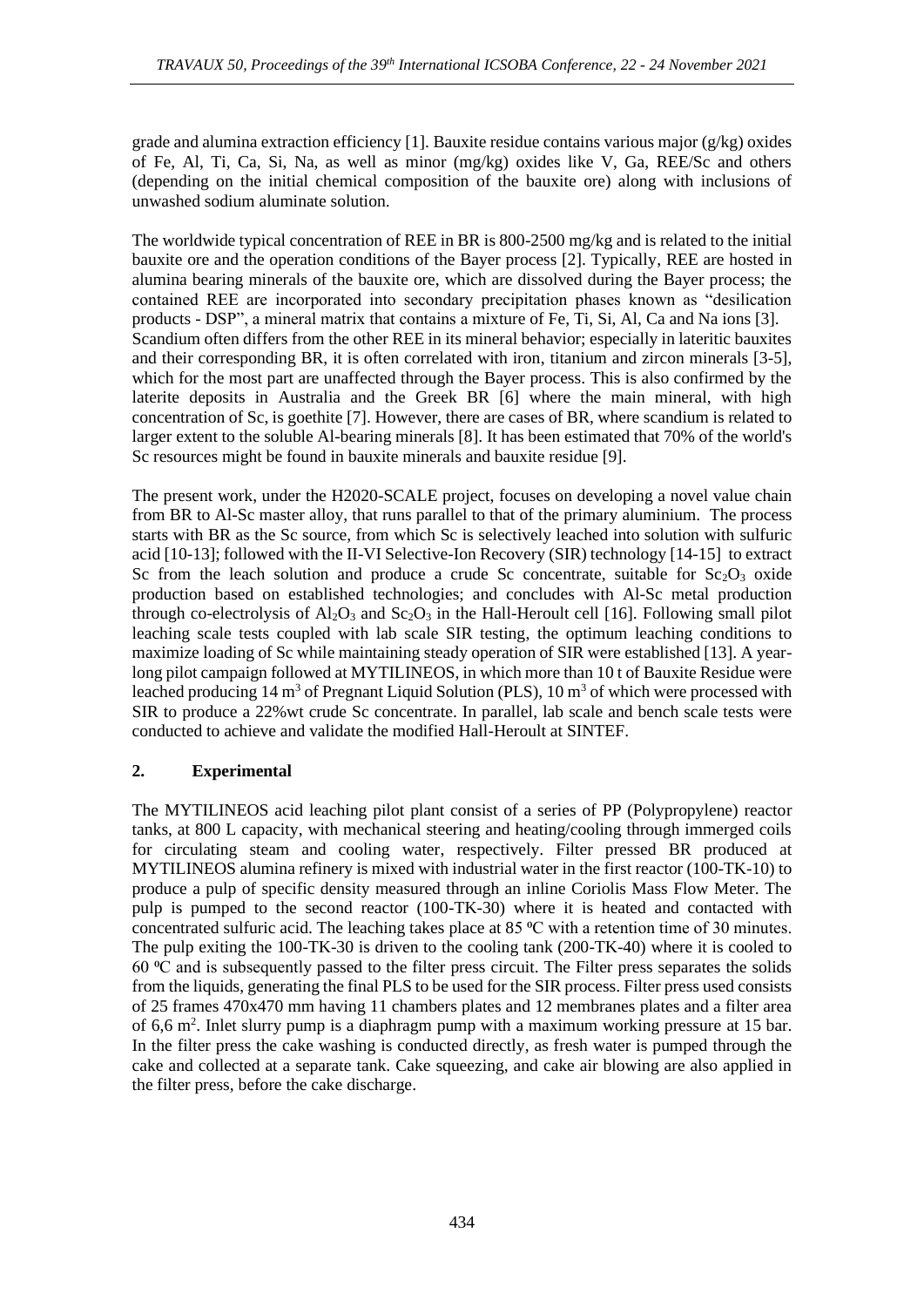aluminum smelters (Figure 8). The BR leaching process can be integrated in the alumina refinery at the final stage of BR washing, just before filter pressing (or pulp disposal). Based on the achieved results, in the case of MYTILINEOS SA, which consumes annually 1.8 million tons of bauxite ore to produce 835,000 t of alumina and 850,000 t of BR, a total of 62 t of 22 % Sc concentrate can be produced, which in turn are refined to  $22$  t of  $Sc<sub>2</sub>O<sub>3</sub>$ . The latter can be returned to the aluminium smelter to produce the 733 t of Al-Sc 2% master alloy.

The new flowsheet can achieve sustainable co-extraction of Sc from bauxite ore, adding value to the final product of the aluminium smelter. Furthermore, the neutralized BR cake, produced in the process, is depleted of alkalinity, and has an increased amount of calcium sulfates, which makes it more attractive for reuse in Ordinary Portland Cement (OPC) production.

**Acknowledgment:** The research leading to these results has been performed within the SCALE project (http://scale-project.eu/) and received funding from the European Community's Horizon 2020 Programme (H2020/2014-2020) under grant agreement No 730105.

### **References**

- 1. G. Power, M. Gräfe and C. Klauber, Bauxite residue issues: I. Current management, disposal and storage practices, *Hydrometallurgy*, 2011, 108(1): 33-45.
- 2. É.A. Deady et al., A review of the potential for rare-earth element resources from European red muds: examples from Seydişehir, Turkey and Parnassus-Giona, Greece, *Mineralogical Magazine,* 2018, 80(01): 43-61.
- 3. Johannes Vind et al., Rare earth element phases in bauxite residue, Minerals, 2018, 8(2): 77
- 4. Z. Liu et al., Characterization of scandium and gallium in red mud with Time of Flight-Secondary Ion Mass Spectrometry (ToF-SIMS) and Electron Probe Micro-Analysis (EPMA), *Minerals Engineering*, 2018, 119: 263-273.
- 5. N. Zhang et al., Electron probe microanalysis for revealing occurrence mode of scandium in Bayer red mud, *Rare Metals*, 2017, 36(4): 295-303.
- 6. M. Chassé et al., Scandium speciation in a world-class lateritic deposit, *Geochemical Perspectives Letters*, 2016, 3(2): 105-114.
- 7. Johannes Vind et al., Modes of occurrences of scandium in Greek bauxite and bauxite residue, *Minerals Engineerin*g, 2018 123: 35-48.
- 8. A. Suss et al., Specific features of scandium behavior during sodium bicarbonate digestion of red mud, *Light Metals*, 2018, 165-173.
- 9. O.V. Petrakova et al., Improved efficiency of red mud processing through scandium oxide recovery, In: M. Hyland (Ed.), *Light Metals*, 2015, pp. 93-96.
- 10. K. Hatzilyberis et al., Design of an advanced hydrometallurgy process for the intensified and optimized industrial recovery of scandium from bauxite residue, *Chemical Engineering & Processing: Process Intensification*, 2020, 155 108015.
- 11. Maria Ochsenkuehn-Petropoulou et al., Efficiency of sulfuric acid on selective scandium leachability from bauxite residue, *Metals*, 2018; 8(11):915.
- 12. Th. Lymperopoulou et al., Optimizing conditions for scandium extraction from bauxite residue using Taguchi methodology, *Minerals*, 2019; 9,236.
- 13. Efthymios Balomenos et al., Scandium extraction from bauxite residue using sulfuric acid and a composite extractant-enhanced ion-exchange polymer resin, In: Azimi G. et al. (eds) *Rare Metal Technology 2021*. The Minerals, Metals & Materials Series. Springer, Cham., https://doi.org/10.1007/978-3-030-65489-4\_22.
- 14. Wen-Qing Xu et al., Selective recovery of rare earth metals from an acidic slurry or acidic solution, *US20190078175A1* and *WO2019099859A1*, 2019
- 15. Wen-Qing Xu et al., Composite extractant-enhanced polymer resin, method of making the same, and its usage for extraction of valuable metal (s), *WO 2017/074921A1*, 2017.